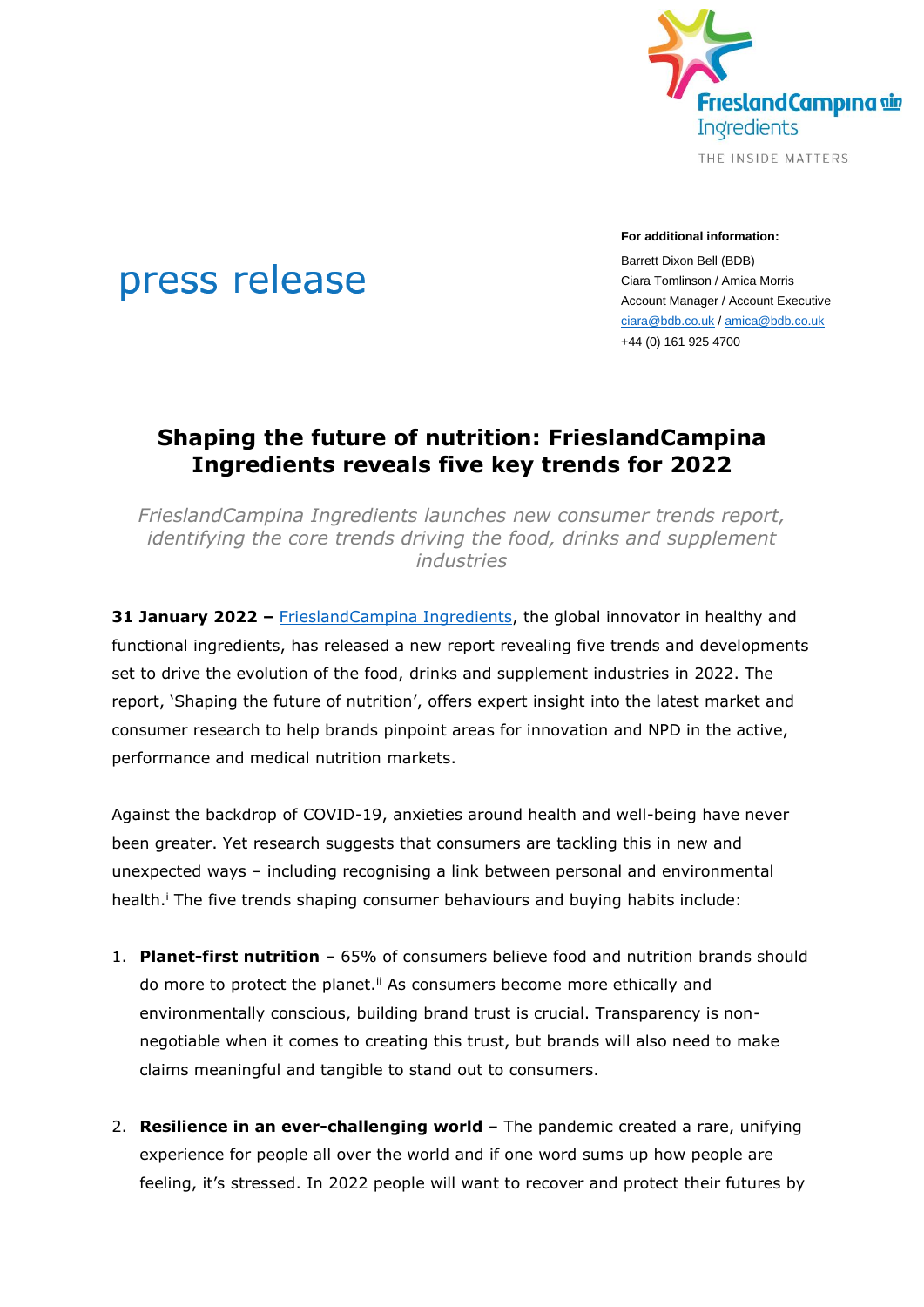

building more resilience. And this resilience will be an issue of body and mind. 60% of consumers say improving their general health and wellness is their main priority, with sleep, mood and physical fitness being top of the agenda.<sup>[ii](#page-0-0)</sup>

- 3. **The future is flexitarian** In an effort to be healthier, consumers are increasingly incorporating plant-based ingredients into their diets alongside traditional protein sources[.](#page-0-1)<sup>i</sup> In fact, over one quarter of consumers consider themselves flexitarians.<sup>[ii](#page-0-0)</sup> Green protein is seen as clean protein[,](#page-0-1) $\mathbf{i}$  but with consumers not wanting to miss out on the taste[,](#page-0-1) texture and nutritional value of animal products,<sup>i</sup> combining multiple plant and dairy protein sources ticks every box.
- 4. **Holistic health starts in the gut** Balance is trending, and for many consumers, holistic well-being is the ultimate goal in 2022. Globally, two in three consumers recognise that gut health is key to achieving overall well-being[.](#page-0-1)<sup>i</sup> With tech-savvy consumers staying up to date with the latest research, and science furthering our understanding of the gut's all-important role, FrieslandCampina Ingredients predicts a growth opportunity for food, drinks and supplement products that target trending health areas, like immunity or sleep, by including gut-boosting ingredients such as prebiotics.
- 5. **Celebrating healthy ageing** As our global population continues to get older, consumers are rethinking what it means to age well. Consumers of all ages are proactively re-evaluating their health and diets, looking for healthy ageing benefits from everyday foods. With 90% of ageing consumers choosing food and drink over traditional supplements,<sup>[ii](#page-0-0)</sup> there is a clear demand for new and innovative products supporting healthy ageing, aimed at a range of consumers across age brackets.

"Brands are feeling the pressure to keep up with to date with ever-evolving demands, as consumer behaviours continue to shift and be shaped by external forces," says **Vicky Davies, global marketing director, Performance, Active and Medical Nutrition**. "COVID-19 has put health and wellness concerns front of mind, both for the individual and for the collective global population. At the same time, the pandemic has sharpened focus on sustainability and how environmental health influences our current and future well-being. It is crucial for brands to embrace and steer these trends. At FrieslandCampina Ingredients, we are always exploring how to help our customers get the most out of their ingredients by empowering them to tackle pressing global issues.